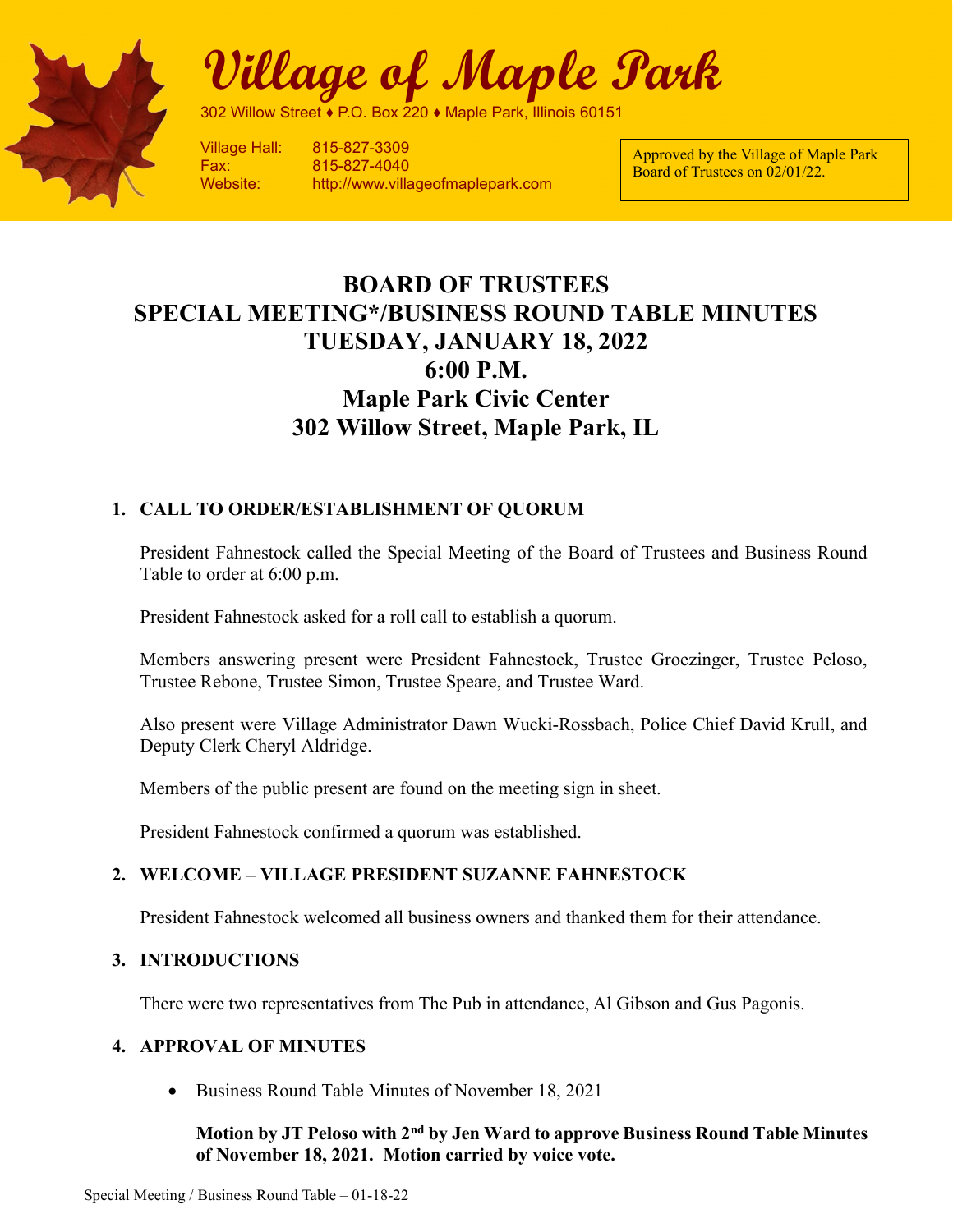Agenda Special Meeting / Business Round Table January 18, 2022 Page 2 of 4

#### 5. DISCUSSION ITEMS:

#### A. CHAPTER 7 - NOISE ORDINANCE

Review and Discuss Proposed Changes to Ordinance

Village President Fahnestock discussed the four (4) proposed changes to the noise ordinance:

- 1. The night hours changed from 11:00 p.m. to 10:30 p.m.
- 2. Quiet nights The first Friday and third Saturday of the month
- 3. If complaints are received, the decibel level is taken at the property line closest to the noise generator and not at the property line of the complainant
- 4. Should the decibel levels change for day and night hours

The Board and the business owners had an open discussion regarding the noise ordinance.

Terry Keenan of Terry Sealcoating arrived during the noise discussion.

Moving forward there will be a sound study done to review the decibels that are in the current Village code as well as deciding what is needing moving forward.

## 6. BUSINESS ROUND TABLE COMMENTS AND OPEN FORUM

No additional discussion occurred.

## 7. NEXT ROUND TABLE MEETING DATE – FEBRUARY 17, 2022

#### 8. ADJOURN BUSINESS ROUND TABLE MEETING

Having no further business before the Business Round Table, motion by Trustee Ward with  $2<sup>nd</sup>$  by Trustee Rebone to adjourn. Motion carried by voice vote.

Meeting adjourned at 6:56 p.m.

## 9. RECESS SPECIAL VILLAGE BOARD MEETTING UNTIL AFTER COMMITEE OF THE WHOLE MEETING

Meeting was recessed until after the Committee of the Whole Meeting.

#### 10. RECONVENE SPECIAL VILLAGE BOARD MEETING

Motion by Trustee Ward with  $2<sup>nd</sup>$  by Trustee Speare to reconvene to the Special Village Board Meeting. On a roll call vote Trustee Groezinger, Trustee Peloso, Trustee Rebone, Trustee Simon, Trustee Speare, and Trustee Ward voted yes. Motion carried.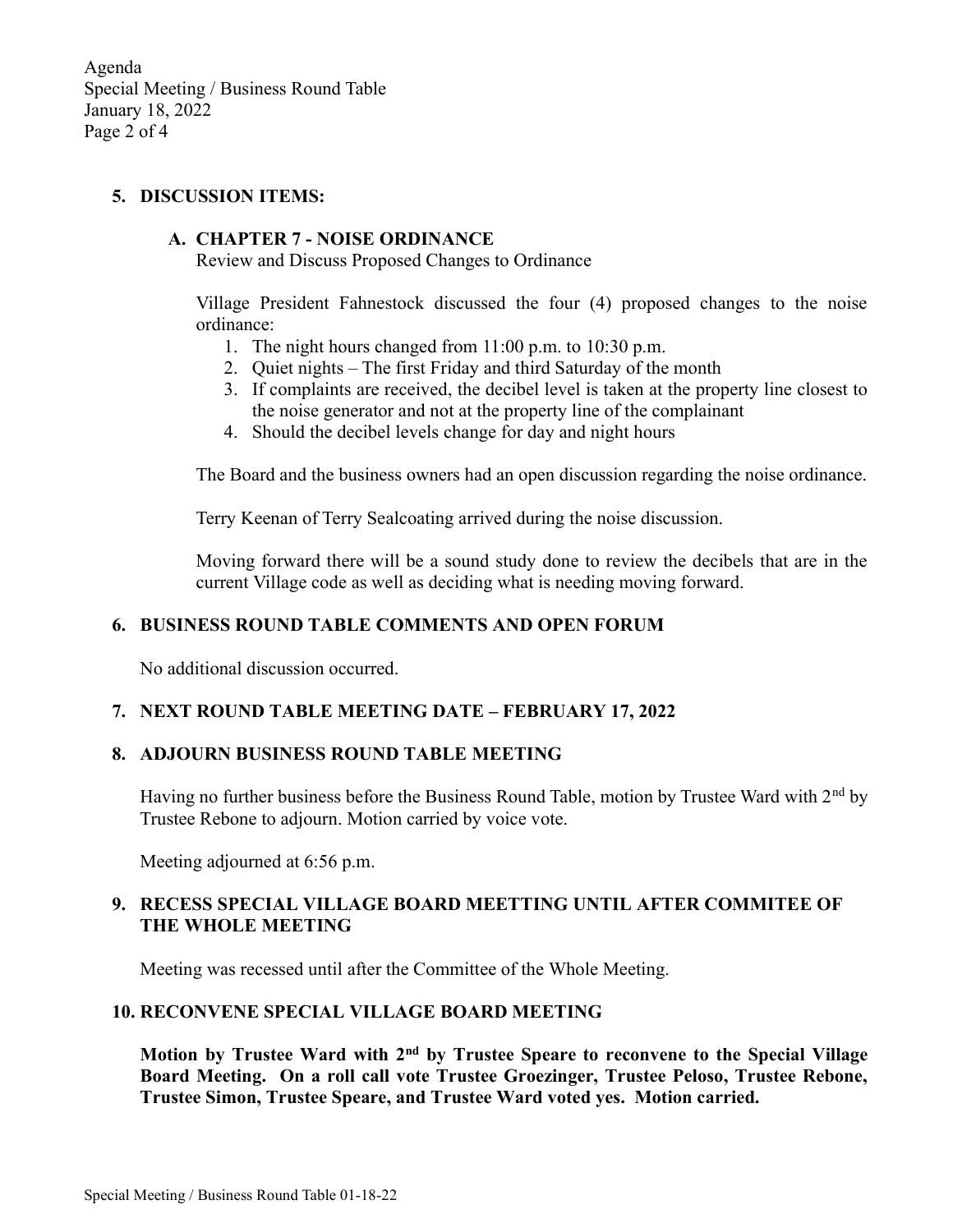Agenda Special Meeting / Business Round Table January 18, 2022 Page 3 of 4

#### 11. ORDINANCES

A. ORDINANCE 2022-02 AN ORDINANCE AUTHORIZING THE ISSUANCE OF GENERAL OBLIGATION BONDS (ALTERNATE REVENUE SOURCE), SERIES 2022, IN ONE OR MORE SERIES, OF THE VILLAGE OF MAPLE PARK, KANE AND DEKALB COUNTIES, ILLINOIS, IN AN AGGREGATE PRINCIPAL AMOUNT NOT TO EXCEED \$2,250,000 FOR THE PURPOSE OF FINANCING THE COSTS OF CERTAIN CAPITAL PROJECTS WITHIN THE VILLAGE AND PAYING FOR THE COSTS RELATED THERETO

This Ordinance states that the Village intends to issue bonds and authorizes the Village to start the process of issuing the bonds. The bond amount will not exceed \$2,250,000.

Motion by Trustee Speare with 2<sup>nd</sup> by Trustee Simon to approve Ordinance 2022-02 an ordinance authorizing the issuance of General Obligation Bonds (Alternate Revenue Source), Series 2022, in one of more series, of the Village of Maple Park, Kane and DeKalb Counties, Illinois, in an aggregate principal amount not to exceed \$2,250,000 for the purpose of financing the costs of certain capital projects within the Village and paying for the costs related thereto. On a roll call vote Trustee Groezinger, Trustee Peloso, Trustee Rebone, Trustee Simon, Trustee Speare, and Trustee Ward voted yes. Motion carried.

#### 12. RESOLUTIONS

A. RESOLUTION 2022-02 A RESOLUTION AUTHORING APPROVAL OF A LETTER OF ENGAGEMENT FOR ENGAGING ROBERT W. BAIRD & CO, INCORPORATED, AN UNDERWRITER, FOR THE PROPOSED 2022 GENERAL OBLIGATION ALTERNATE REVENUE BONDS

This Resolution authorizes the Village President to sign a Letter of Engagement with the Underwriter/Bank selected to issue the proposed General Obligation Alternate Revenue Bonds in an amount not to exceed \$2,250,000.

Motion by Trustee Groezinger with 2<sup>nd</sup> by Trustee Speare to approve Resolution 2022-02 a resolution authoring approval of a letter of engagement for engaging Robert W. Baird & Co, Incorporated, an underwriter, for the proposed 2022 General Obligation Alternate Revenue Bonds. On a roll call vote Trustee Groezinger, Trustee Peloso, Trustee Rebone, Trustee Simon, Trustee Speare, and Trustee Ward voted yes. Motion carried.